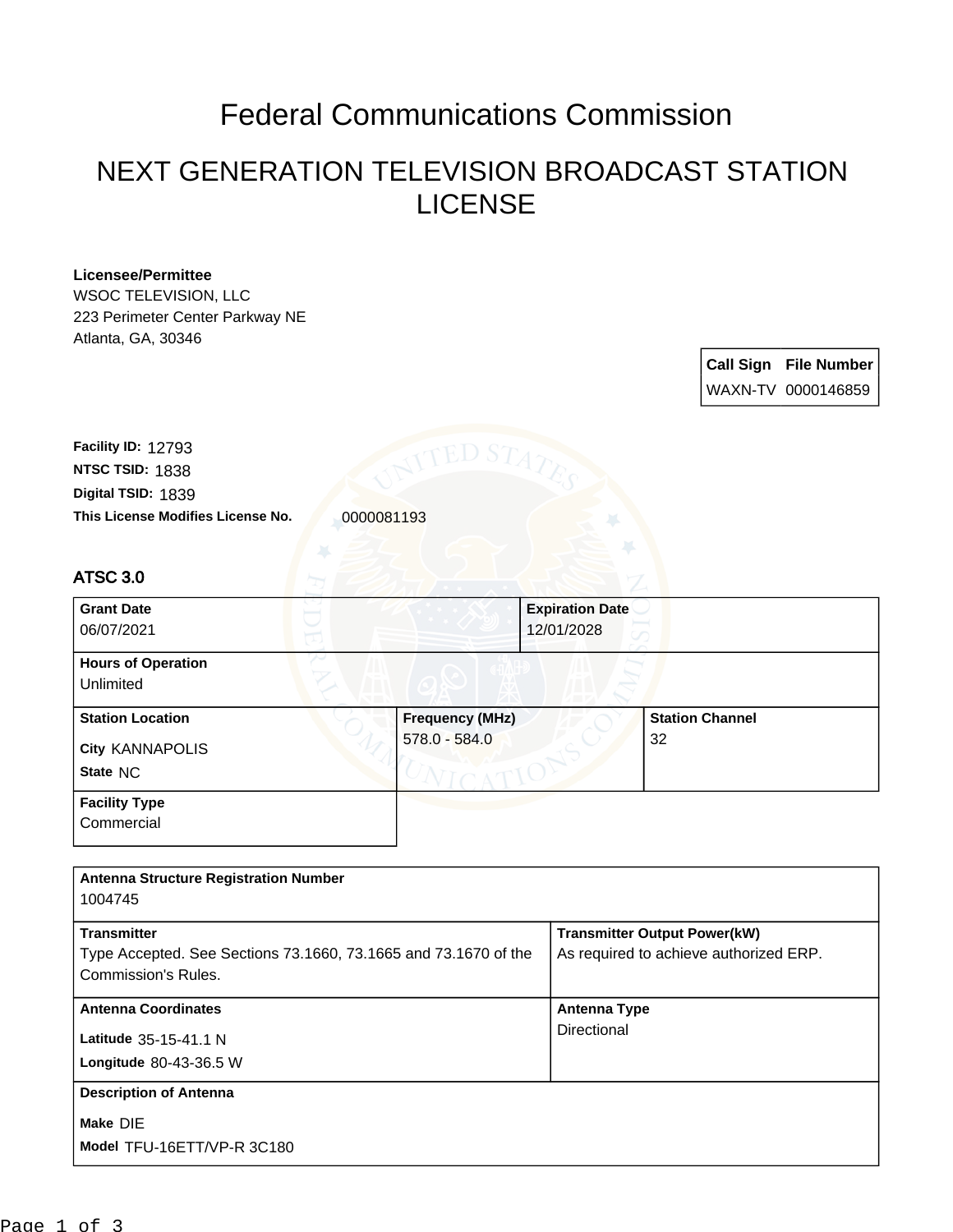| Antenna Beam Tilt (Degrees Electrical)                          | Antenna Beam Tilt (Degrees Mechanical @           |
|-----------------------------------------------------------------|---------------------------------------------------|
| 1.0                                                             | <b>Degrees Azimuth)</b>                           |
|                                                                 | Not Applicable                                    |
| <b>Major Lobe Directions</b>                                    | <b>Maximum Effective Radiated Power (Average)</b> |
| 200.0 270.0                                                     | 200 kW                                            |
|                                                                 | 23.01 DBK                                         |
|                                                                 |                                                   |
| <b>Height of Radiated Center Above Ground (Meters)</b>          | <b>Height of Radiated Center Above Mean Sea</b>   |
| 322.6                                                           | Level (Meters)                                    |
|                                                                 | 583.5                                             |
| <b>Height of Radiated Center Above Average Terrain (Meters)</b> | <b>Overall Height of Antenna Structure Above</b>  |
| 372                                                             | <b>Ground (Meters)</b>                            |
|                                                                 | See the registration for this antenna structure.  |

| <b>Waivers/Special Conditions</b>                     |                 | `ED ST4                              |    |                        |                                       |
|-------------------------------------------------------|-----------------|--------------------------------------|----|------------------------|---------------------------------------|
| <b>ATSC 1.0</b>                                       |                 |                                      |    | <b>WBTV</b>            | <b>Call Sign Facility ID</b><br>30826 |
| <b>Grant Date</b><br>06/07/2021                       |                 | <b>Expiration Date</b><br>12/01/2028 |    |                        |                                       |
| <b>Hours of Operation</b><br>Unlimited                |                 |                                      |    |                        |                                       |
| <b>Station Location</b><br>City CHARLOTTE<br>State NC | $524.0 - 530.0$ | <b>Frequency (MHz)</b>               | 23 | <b>Station Channel</b> |                                       |
| <b>Facility Type</b><br>Commercial                    |                 |                                      |    |                        |                                       |

| <b>Antenna Structure Registration Number</b><br>1005062         |                                        |
|-----------------------------------------------------------------|----------------------------------------|
| <b>Transmitter</b>                                              | <b>Transmitter Output Power(kW)</b>    |
| Type Accepted. See Sections 73.1660, 73.1665 and 73.1670 of the | As required to achieve authorized ERP. |
| Commission's Rules.                                             |                                        |
| <b>Antenna Coordinates</b>                                      | Antenna Type                           |
| Latitude 35-21-51.0 N<br>Longitude 81-11-12.0 W                 | Non-Directional                        |